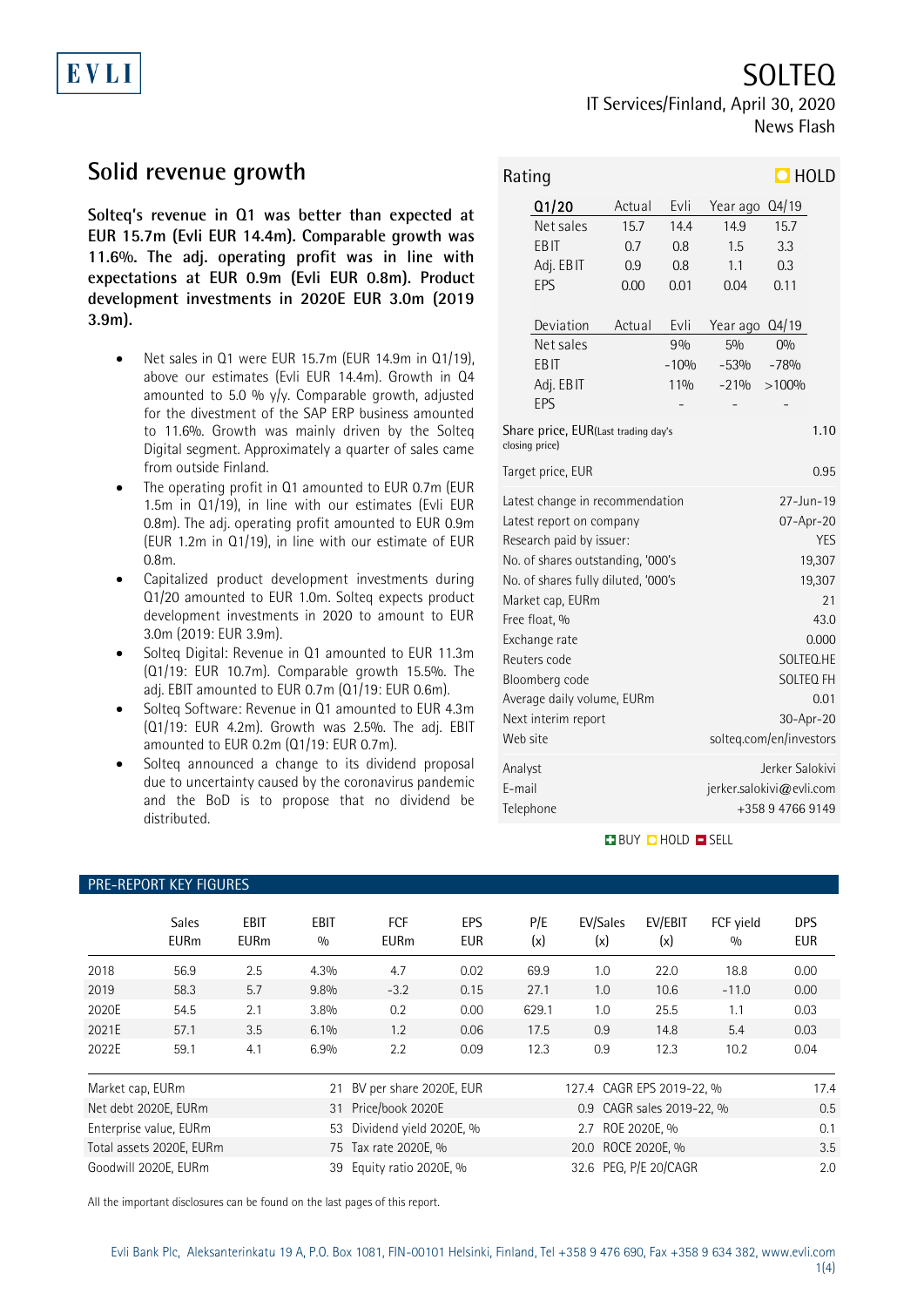#### Important Disclosures

Evli Research Partners Plc ("ERP") uses 12-month target prices. Target prices are defined by utilizing analytical techniques based on financial theory including (but not limited to) discounted cash flow analysis and comparative valuation. The selection of valuation methods depends on different circumstances. Target prices may be altered on the basis of new information coming to light in the underlying company or changes in interest rates, changes in foreign exchange rates, other securities prices or market indices or outlook for the aforementioned factors or other factors that may change the conditions of financial markets. Recommendations and changes by analysts are available at [Analysts' recommendations and ratings revisions](https://research.evli.com/JasperAllModels.action?authParam=key;461&authParam=x;G3rNagWrtf7K&authType=3)

Investment recommendations are defined as follows:

Target price compared to share price Recommendation<br>CELL CALLO 06 < -10 % SELL  $-10 - (+10) \%$  HOLD<br>> 10 % BUY  $> 10\%$ 

ERP's investment recommendation of the analyzed company is updated at least 2 timer per year.



The graph above shows the distribution of ERP's recommendations of companies under coverage in 1st of February 2019. If recommendation is not given, it is not mentioned here.

#### Name(s) of the analyst(s): Salokivi

This research report has been prepared by Evli Research Partners Plc ("ERP" or "Evli Research"). ERP is a subsidiary of Evli Bank Plc. Production of the investment recommendation has been concluded on 7.4.2020, 9:00. This report has been published on 30.4.2020, 8:30.

None of the analysts contributing to this report, persons under their guardianship or corporations under their control have a position in the shares of the company or related securities.

The date and time for any price of financial instruments mentioned in the recommendation refer to the previous trading day's closing price(s) unless otherwise stated in the report.

Each analyst responsible for the content of this report assures that the expressed views accurately reflect the personal views of each analyst on the covered companies and securities. Each analyst assures that (s)he has not been, nor are or will be, receiving direct or indirect compensation related to the specific recommendations or views contained in this report.

Companies in the Evli Group, affiliates or staff of companies in the Evli Group, may perform services for, solicit business from, hold long or short positions in, or otherwise be interested in the investments (including derivatives) of any company mentioned in the publication or report.

Neither ERP nor any company within the Evli Group have managed or co-managed a public offering of the company's securities during the last 12 months prior to, received compensation for investment banking services from the company during the last 12 months prior to the publication of the research report.

ERP has signed an agreement with the issuer of the financial instruments mentioned in the recommendation, which includes production of research reports. This assignment has a limited economic and financial impact on ERP and/or Evli. Under the assignment ERP performs services including, but not limited to, arranging investor meetings or –events, investor relations communication advisory and production of research material.

ERP or another company within the Evli Group does not have an agreement with the company to perform market making or liquidity providing services.

For the prevention and avoidance of conflicts of interests with respect to this report, there is an information barrier (Chinese wall) between Investment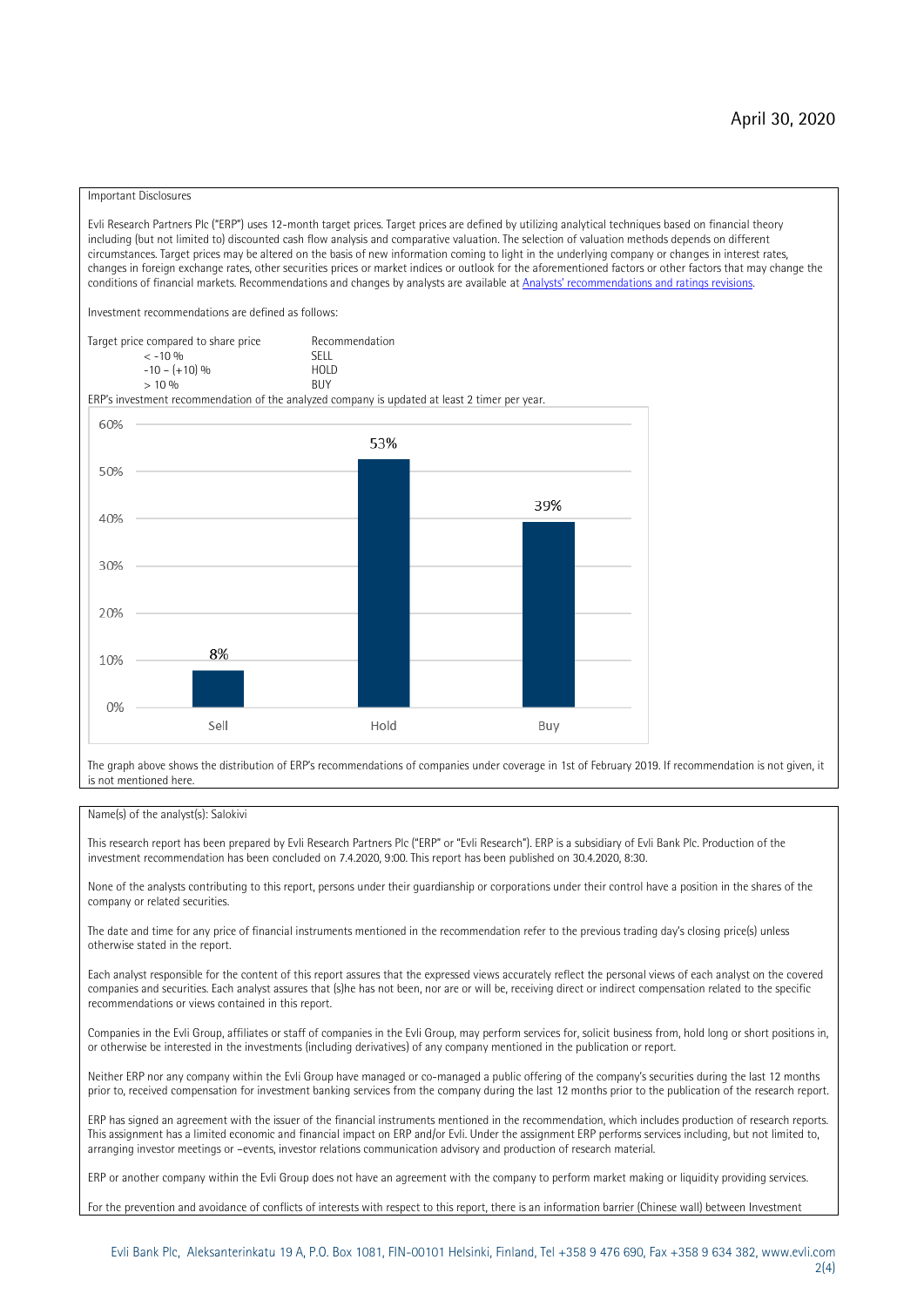Research and Corporate Finance units concerning unpublished investment banking services to the company. The remuneration of the analyst(s) is not tied directly or indirectly to investment banking transactions or other services performed by Evli Bank Plc or any company within Evli Group.

This report has not been disclosed to the company prior to its dissemination.

This report is provided and intended for informational purposes only and may not be used or considered under any circumstances as an offer to sell or buy any securities or as advice to trade any securities.

This report is based on sources ERP considers to be correct and reliable. The sources include information providers Reuters and Bloomberg, stock-exchange releases from the companies and other company news, Statistics Finland and articles in newspapers and magazines. However, ERP does not guarantee the materialization, correctness, accuracy or completeness of the information, opinions, estimates or forecasts expressed or implied in the report. In addition, circumstantial changes may have an influence on opinions and estimates presented in this report. The opinions and estimates presented are valid at the moment of their publication and they can be changed without a separate announcement. Neither ERP nor any company within the Evli Group are responsible for amending, correcting or updating any information, opinions or estimates contained in this report. Neither ERP nor any company within the Evli Group will compensate any direct or consequential loss caused by or derived from the use of the information represented in this publication.

All information published in this report is for the original recipient's private and internal use only. ERP reserves all rights to the report. No part of this publication may be reproduced or transmitted in any form or by any means, electronic, mechanical, photocopying, recording or otherwise, or stored in any retrieval system of any nature, without the written permission of ERP.

This report or its copy may not be published or distributed in Australia, Canada, Hong Kong, Japan, New Zealand, Singapore or South Africa. The publication or distribution of this report in certain other jurisdictions may also be restricted by law. Persons into whose possession this report comes are required to inform themselves about and to observe any such restrictions.

Evli Bank Plc is not registered as a broker-dealer with the U. S. Securities and Exchange Commission ("SEC"), and it and its analysts are not subject to SEC rules on securities analysts' certification as to the currency of their views reflected in the research report. Evli Bank is not a member of the Financial Industry Regulatory Authority ("FINRA"). It and its securities analysts are not subject to FINRA's rules on Communications with the Public and Research Analysts and Research Reports and the attendant requirements for fairness, balance and disclosure of potential conflicts of interest. This research report is only being offered in U.S. by Auerbach Grayson & Company, LLC (Auerbach Grayson) to Major U.S. Institutional Investors and is not available to, and should not be used by, any U.S. person or entity that is not a Major U.S. Institutional Investor. Auerbach Grayson is a broker-dealer registered with the U.S. Securities and Exchange Commission and is a member of the FINRA. U.S. entities seeking more information about any of the issuers or securities discussed in this report should contact Auerbach Grayson. The securities of non-U.S. issuers may not be registered with or subject to SEC reporting and other requirements.

ERP is not a supervised entity but its parent company Evli Bank Plc is supervised by the Finnish Financial Supervision Authority.